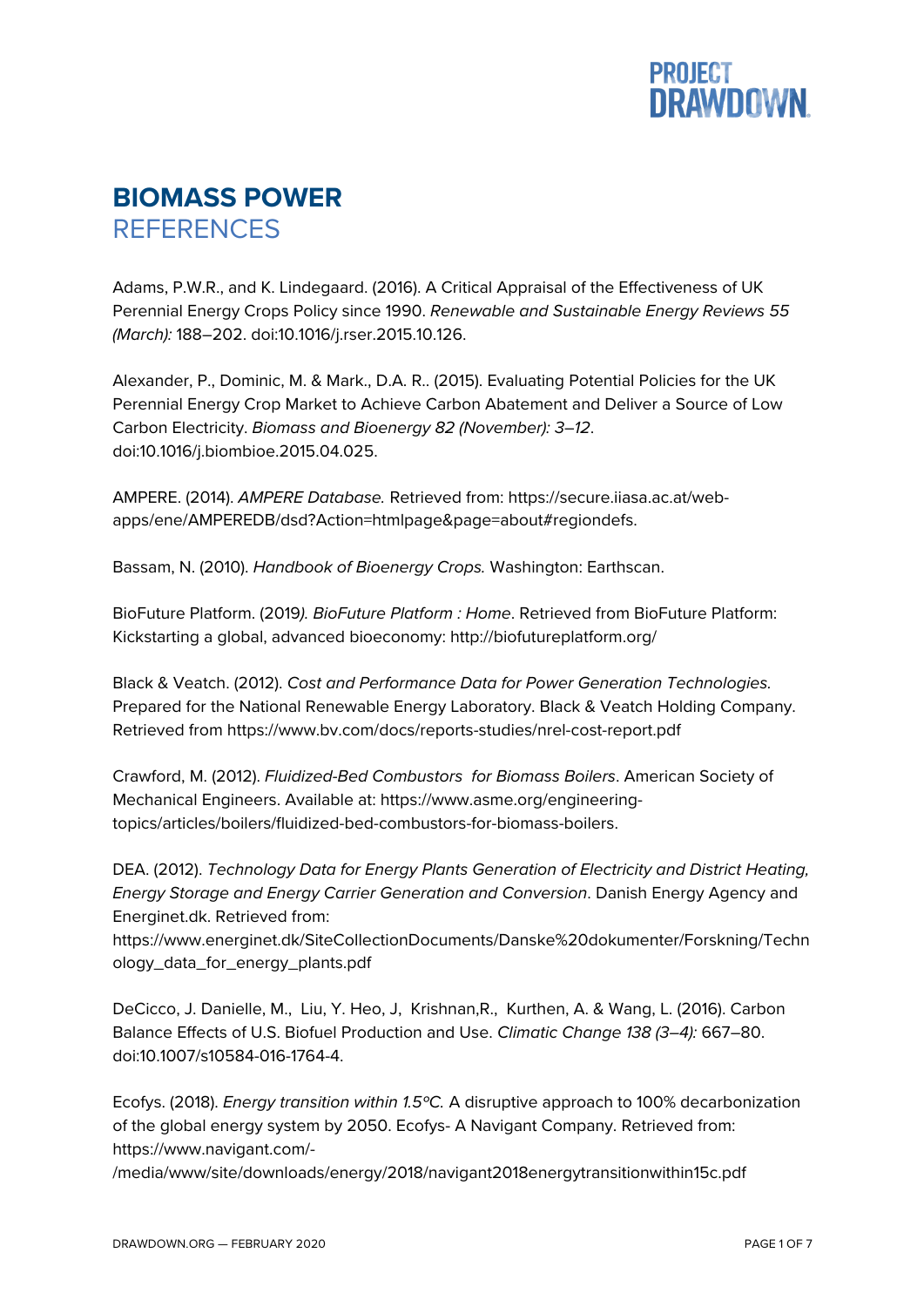EIA, US. (2016). *Capital Cost Estimates for Utility Scale Electricity Generating Plants*. Washington: US Department of Energy Retrieved on 25 November from : https://www.eia.gov/analysis/studies/powerplants/capitalcost/pdf/capcost\_assumption.pdf.

EIA. (2015). *Updated Capital Cost Estimates for Utility-scale Electricity Generating Plants*. Washington: U.S. Energy Information Administration. Retrieved from http://www.eia.gov/forecasts/capitalcost/.

El Bassam, N. (2010). *Handbook of Bioenergy Crops: A Complete Reference to Species, Development and Applications*. London ; Washington: Earthscan.

Equinor. (2018). *Energy Perspectives 2018, Long-term macro and market outlook.* Equinor. Retrieved from: https://www.equinor.com/en/news/07jun2018-energy-perspectives.html

Evans, A., Vladimir, S. & Evans, T.J. (2010). Sustainability Considerations for Electricity Generation from Biomass. *Renewable and Sustainable Energy Reviews 14 (5*): 1419–27. doi:10.1016/j.rser.2010.01.010.

Fagernas, L. J. (2006). *Bioenergy in Europe: Opportunities and Barriers*. Vuorimiehentie: Julkaisija-Utgivare.

GBEP. (2011). *The Global Bioenergy Partnership Sustainability Indicators For Bioenergy*. Rome: The Global Energy Partnership.

GBEP. (2019). *Working together for Sustainable Development*. The Global Bioenergy Partnership. Retrieved from: http://www.globalbioenergy.org/aboutgbep/history/en/

Greenpeace. (2015). *World Energy [R]evolution, a Sustainable World Energy Outlook* Retrieved from:

http://www.greenpeace.org/international/Global/international/publications/climate/2015/Energ y-Revolution-2015-Full.pdf.

Gu, H.& Bergman, R.D. (2017). Cradle-to-Grave Life Cycle Assessment of Syngas Electricity from Woody Biomass Residues. *Wood and Fiber Science*. Retrieved on 15 February 2019 from: https://wfs.swst.org/index.php/wfs/article/view/2539

IEA and NEA (2010). *Projected Costs of Generating Electricity – edition 2010*. Organisation for Economic Co-operation and Development - International Energy Agency and Nuclear Energy Agency. France. Retrieved from :

http://www.worldenergyoutlook.org/media/weowebsite/energymodel/ProjectedCostsofGener atingElectricity2010.pdf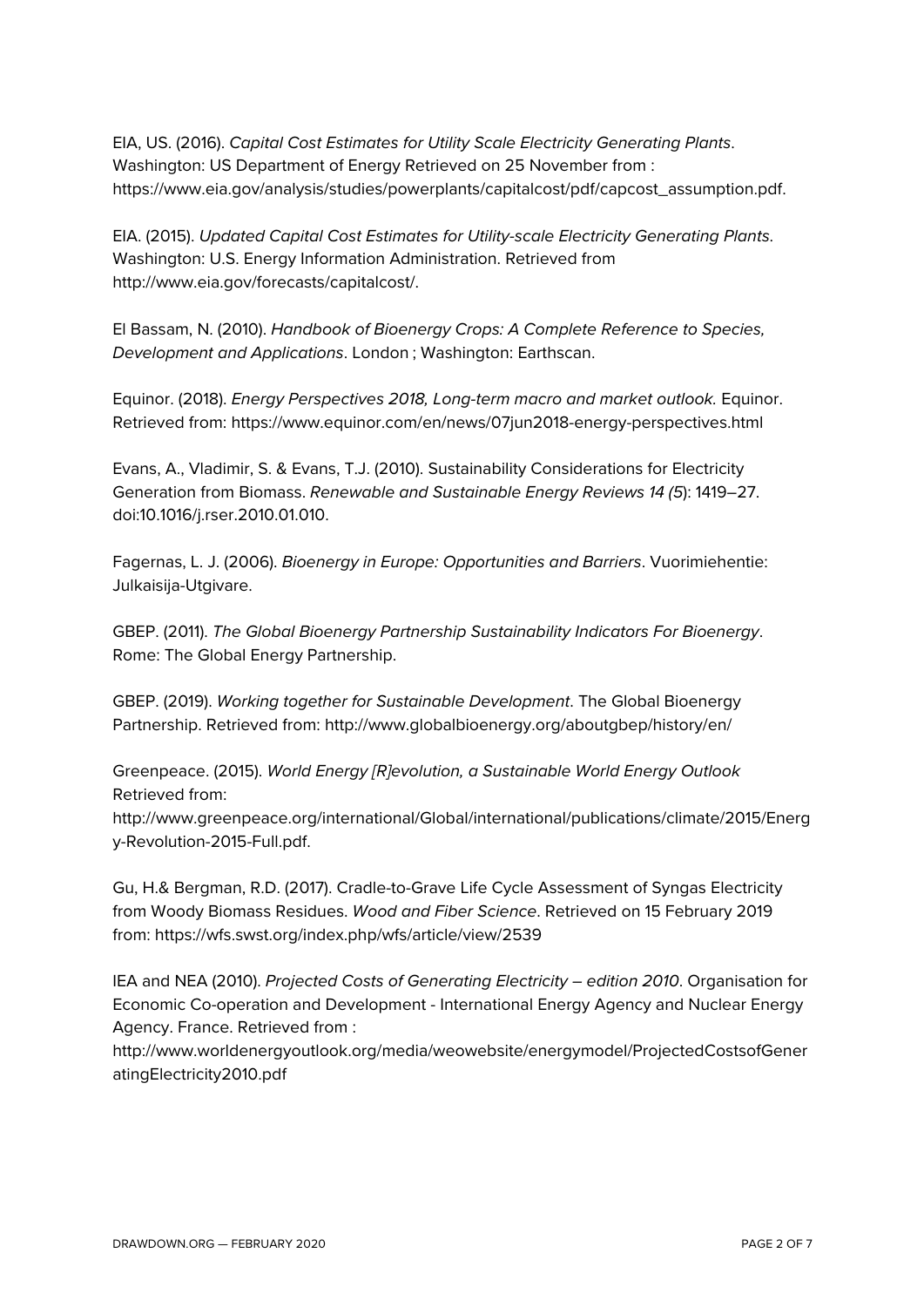IEA. (2012). *Technology Roadmap - Bioenergy for Heat and Power.* International Energy Agency. Retrieved from:

http://www.iea.org/publications/freepublications/publication/2012\_Bioenergy\_Roadmap\_2nd \_Edition\_WEB.pdf.

IEA. (2016). *Energy Technology Perspectives 2016 - Towards Sustainable Urban Energy Systems.* International Energy Agency. Available at: http://www.iea.org/etp/.IEEJ. (2018). *IEEJ Outlook 2018 - Prospects and challenges until 2050 - Energy Environment and Economy.* Institute of Energy Economics, Japan. Tokyo.

IEA. (2017a). *Energy Technology Perspectives 2017 : Catalysing energy technology transformations.* International Energy Agency. Paris. Retrieved from : https://www.iea.org/etp2017/

IEA. (2017b). *Technology Roadmap: Delivering Sustainable Bioenergy*. Paris: International Energy Agency.

IEA. (2017c). *IEA Bioenergy Response to Chatham House report "Woody Biomass for Power and Heat: Impacts on the Global Climate"*. Retrieved from www.ieabioenergy.com: http://www.lfpdc.lsu.edu/publications/bits/2018/20180914c-IEA-Bioenergy-Response-to-Chatham-House-report.pdf

IEA. (2018). *World Energy Outlook 2018.* International Energy Agency (IEA). Retrieved from: https://webstore.iea.org/world-energy-outlook-2018

IEA (2019). Energy Prices and Taxes – Quarterly Statistics – First Quarter 2019. International Energy Agency. OECD/IEA, Paris.

IEEJ. (2018). *IEEJ Outlook 2019 – Energy transition and a thorny oath for 3E challenges.* The Institute of Energy Economics Japan. Retrieved from: https://eneken.ieej.or.jp/data/8122.pdf

Immerzeel, D. J., Verweij, P. A., van der Hilst, F., & Faaij, A. P. C. (2014). Biodiversity impacts of bioenergy crop production: a state-of-the-art review. *GCB Bioenergy, 6(3),* 183–209. Retrieved from: http://doi.org/10.1111/gcbb.12067

IPCC. (2014). Intergovernmental Panel on Climate Change, and Ottmar Edenhofer, eds. *Climate Change 2014: Mitigation of Climate Change:* Working Group III Contribution to the Fifth Assessment Report of the Intergovernmental Panel on Climate Change. New York, NY: Cambridge University Press.

IRENA. (2014). *Global Bioenergy Supply and Demand Projections: A Working Paper for REmap 2030*. International Renewable Energy Agency. Retrieved from: http://www.irena.org/REMAP/IRENA\_REmap\_2030\_Biomass\_paper\_2014.pdf.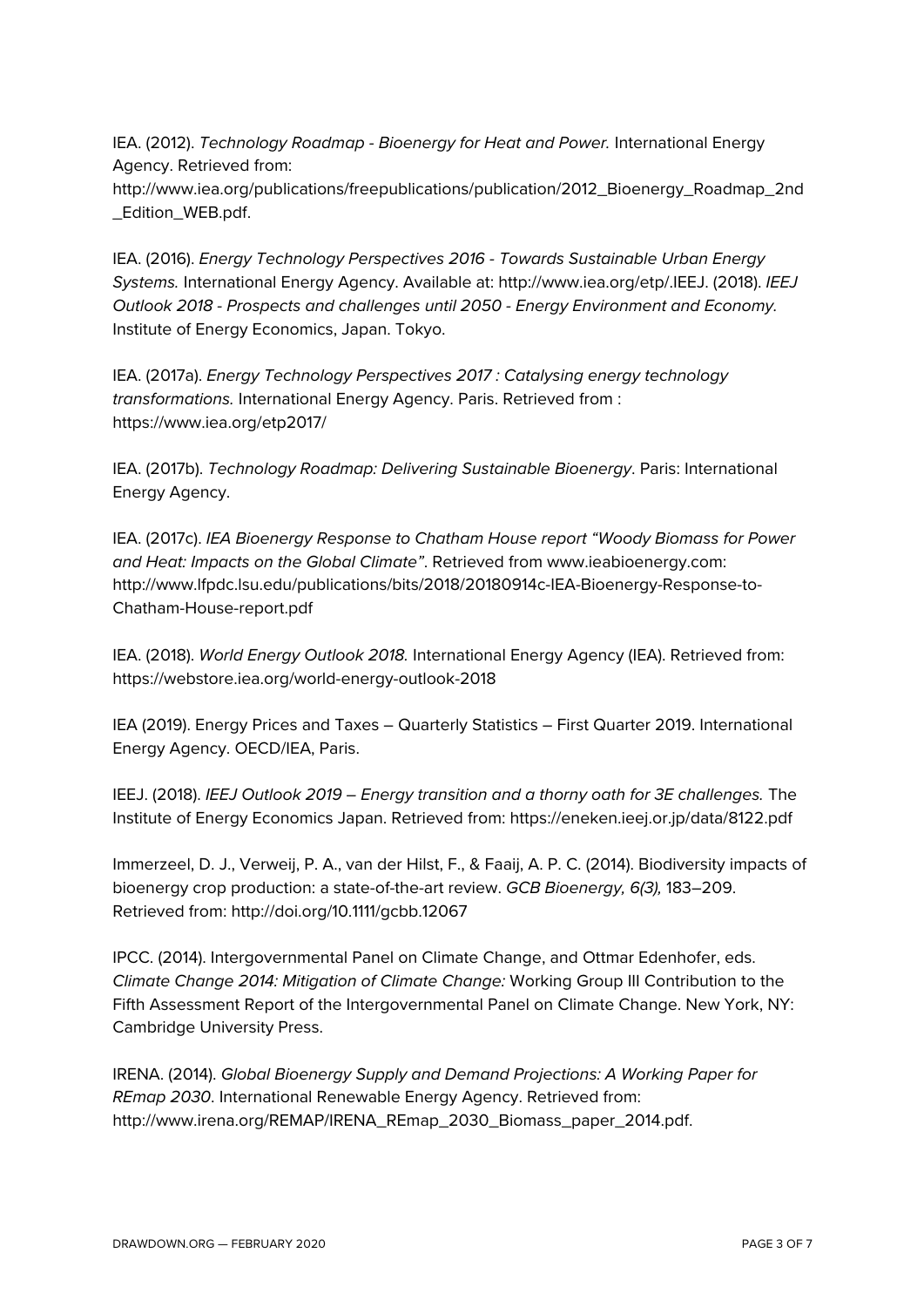IRENA. (2016). *Renewable Energy Statistics 2016.* International Renewable Energy Agency. Retrieved from:

http://www.irena.org/DocumentDownloads/Publications/IRENA\_RE\_Statistics\_2016.pdf.

IRENA. (2018). *Renewable Energy Statistics 2018*; Retrieved on 15 November 2018 from https://www.irena.org/publications/2018/Jul/Renewable-Energy-Statistics-2018. Abu Dhabi: IRENA.

IRENA. (2018a). *Global Energy Transformation : A Roadmap to 2050*; Retrieved on 15 November 2018 from https://www.irena.org/- /media/Files/IRENA/Agency/Publication/2018/Apr/IRENA\_Report\_GET\_2018.pdf

IRENA. (2018b). *Power Generation Costs in 2017*; retrieved on 25 November 2018 from https://www.irena.org/publications/2018/Jan/Renewable-power-generation-costs-in-2017. Abu Dhabi: IRENA.

IRENA. (2018c). IRENA : *Renewable Energy Topic; featured Dashboard*. Retrieved from: http://resourceirena.irena.org/gateway/dashboard/

IRENA. (2019). *Global energy transformation:* The REmap transition pathway (Background report to 2019 edition), International Renewable Energy Agency, Abu Dhabi.

Johansson, V. L. (2018, November 28). Biomass in the electricity system: A complement to variable renewables or a source of negative emissions? *Energy, 168,* 532-541. doi:doi.org/10.1016/j.energy.2018.11.112

JRC. (2012). *Study on the State of Play of Energy Efficiency of Heat and Electricity Production Technologies.* Luxembourg: European Commission Joint Research Centre. Retrieved from: https://setis.ec.europa.eu/system/files/4.Efficiencyofheatandelectricityproductiontechnologies. pdf.

JRC. (2013). *The JRC-EU-TIMES Model: Assessing the Long-Term Role of the SET Plan Energy Technologies.* Luxembourg: Joint Research Center, European Commission. Retrieved from: http://publications.jrc.ec.europa.eu/repository/handle/JRC85804.

Koornneef, J. Junginger, M. & Faaij, A. (2007). Development of Fluidized Bed combustion— An Overview of Trends, Performance and Cost. *Progress in Energy and Combustion Science 33 (1*): 19–55. doi:10.1016/j.pecs.2006.07.001.

Lazard. (2018). *Lazard's Levelized Cost of Energy Analysis - Version 12.0*; New York: Lazard. Retrieved from : https://www.lazard.com/media/450773/lazards-levelized-cost-of-energyversion-120-vfinal.pdf

LBNL. (2016). *Renewables Portfolio Standards Resources*. Lawrence Berkeley National Laboratory. Retrieved from: https://emp.lbl.gov/projects/renewables-portfolio.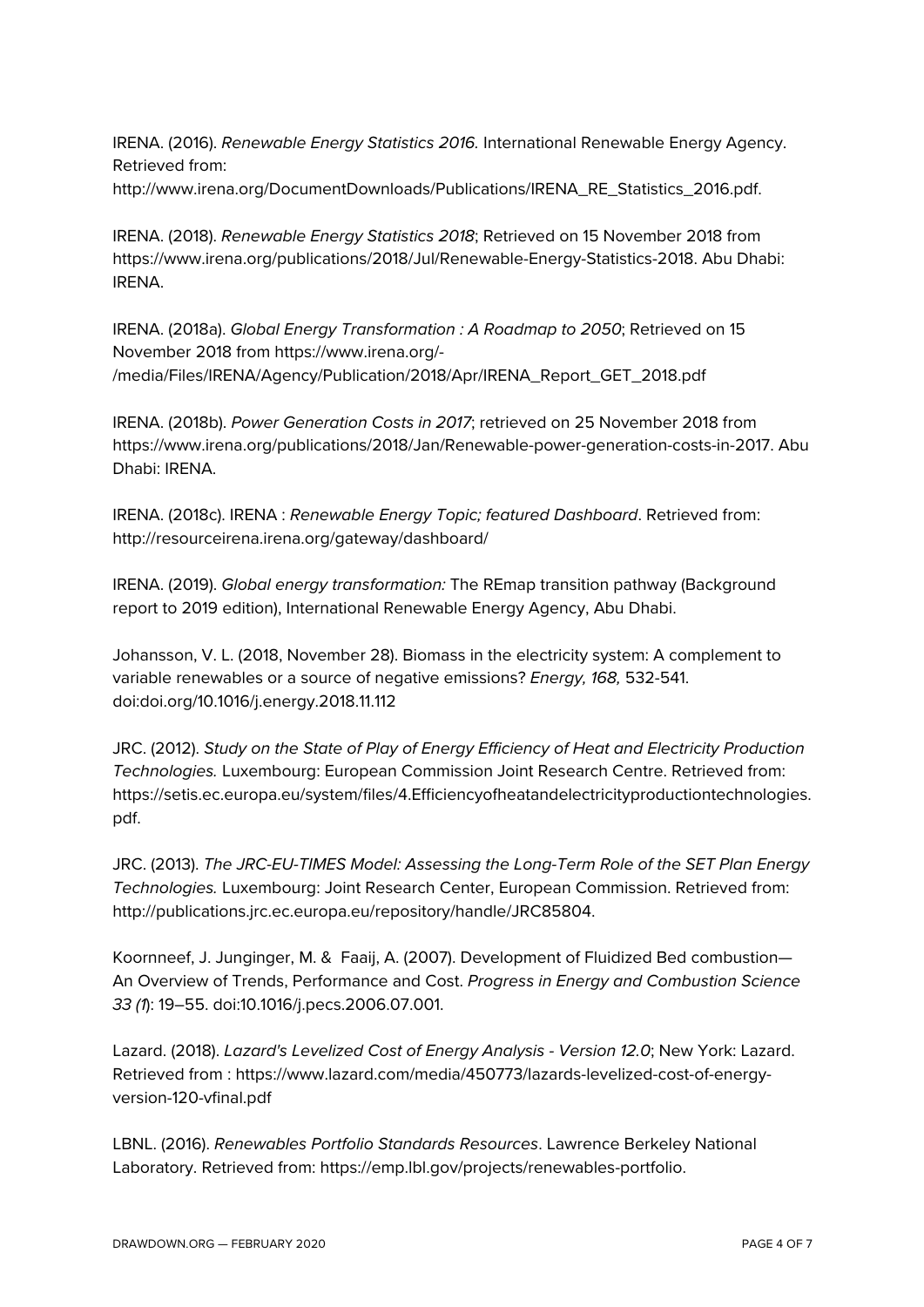Liu, H. Y. (2014). Comparative Evaluation of Biomass Power Generation Systems in China Using Hybrid Life Cycle Inventory Analysis. *The Scientific World Journal.* Retrieved from : https://www.hindawi.com/journals/tswj/2014/735431/., pp.1-14.

Masanet, E., Chang, Y., Gopal,A.R., Larsen, P, Morrow,W.R., Sathre, R., Shehabi, A. & Zhai, P. (2013). Life-Cycle Assessment of Electric Power Systems. *Annual Review of Environment and Resources 38 (1)*: 107–36. doi:10.1146/annurev-environ-010710-100408.

NRDC. (2018). *Our Forests Aren't Fuel*. Natural Resources Defense Council. Retrieved on 24/3/2019 from: https://www.nrdc.org/resources/our-forests-arent-fuel.

NREL. (2011). *Life Cycle Assessment Harmonization*. National Renewable Energy Laboratory. Retrieved from: http://en.openei.org/apps/LCA/.

Pehnt, M. (2006). Dynamic Life Cycle Assessment (LCA) of Renewable Energy Technologies. *Renewable Energy 31 (1*): 55–71. doi:10.1016/j.renene.2005.03.002.

Perilhon, C., D. Alkadee, G. Descombes, & Lacour, S. (2012). Life Cycle Assessment Applied to Electricity Generation from Renewable Biomass. *Energy Procedia 18*: 165–76. doi:10.1016/j.egypro.2012.05.028.

Rajvanshi, A. K. (1986). Biomass Gasification. *Alternative Energy in Agriculture., II:82*–102. Boca Raton, Fla: CRC Press. Retrieved from: http://www.nariphaltan.org/gasbook.pdf.

Ram M., Bogdanov D., Aghahosseini A., Gulagi A., Oyewo A.S., Child M., Caldera U., Sadovskaia K., Farfan J., Barbosa LSNS., Fasihi M., Khalili S., Dalheimer B.,Gruber G., Traber T., De Caluwe F., Fell H.-J., Breyer C. (2019). *Global Energy System based on 100% Renewable Energy –Power, Heat, Transport and Desalination Sectors.* Study by Lappeenranta University of Technology and Energy Watch Group, Lappeenranta, Berlin, March 2019. Retrieved from: http://energywatchgroup.org/wpcontent/uploads/EWG\_LUT\_100RE\_All\_Sectors\_Global\_Report\_2019.pdf

Ram M., Bogdanov, D., Aghahosseiniu, A., Oyewo, A.S., Gulagi, A., Child, M., Fell, H.K., Breyer, C. (2017). Global Energy System based on 100% Renewable Energy – Power Sector., Study by Lappeenranta University of Technology and Energy Watch Group. Lappeenranta, Berlin, November 2017.

REN21. (2015). Renewables 2015 Global Status Report. Available at: http://www.ren21.net/wpcontent/uploads/2015/07/REN12-GSR2015\_Onlinebook\_low1.pdf.

REN21. (2018). *Renewables 2018 : Global Status Report*. Paris: REN21 Secretariat. Retrieved from : http://www.ren21.net/wp-content/uploads/2018/06/17- 8652\_GSR2018\_FullReport\_web\_final\_.pdf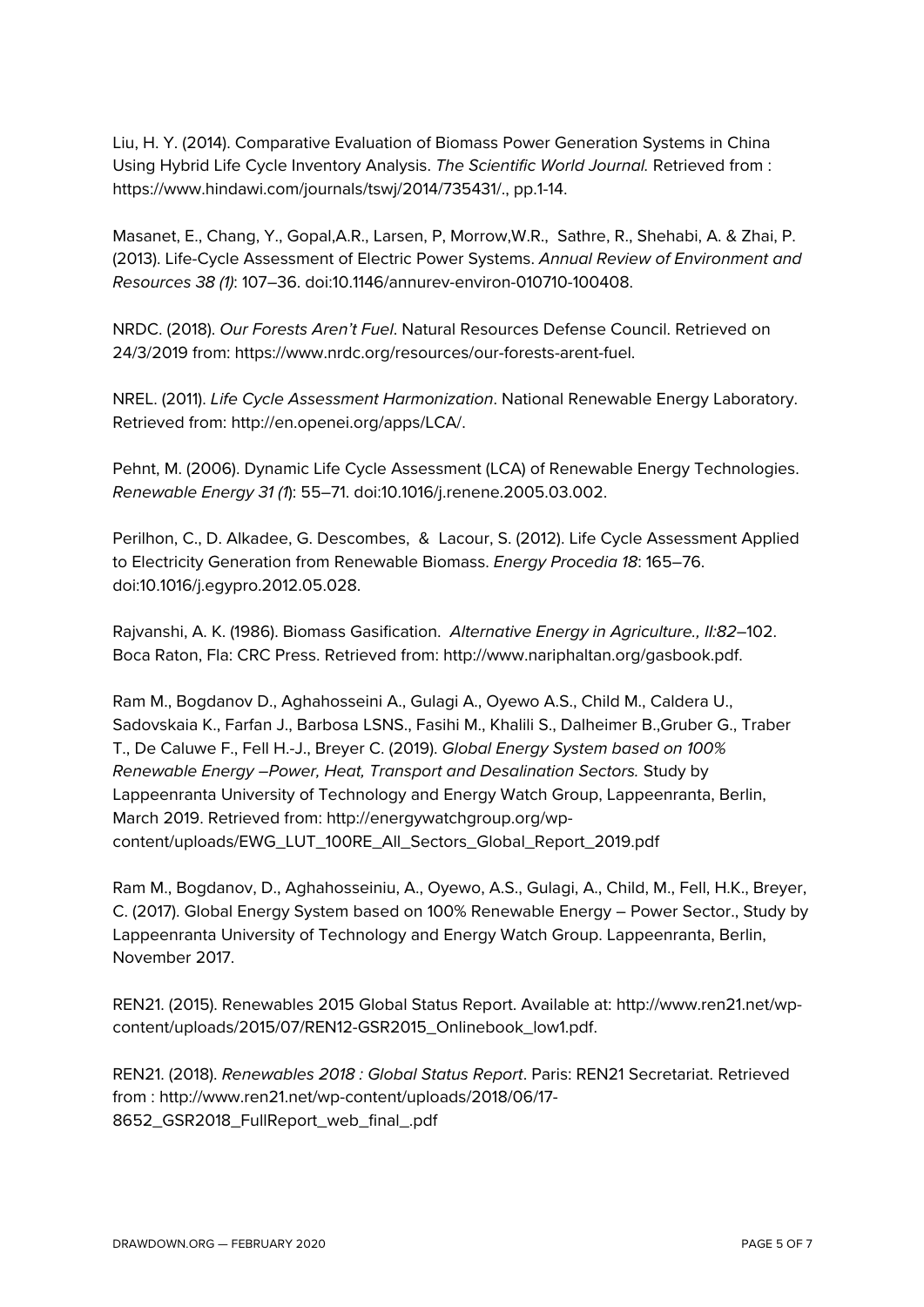Schmidt T. S., R. Born, & M. Schneider (2012). Assessing the costs of photovoltaic and wind power in six developing countries. *Nature Climate Change 2.* 548 – 553.

Searchinger, T., Heimlich, R.,Houghton, R.A., Dong,F., Elobeid, A., Fabiosa, J. Tokgoz, S.,Hayes, D. & Yu, T.H. (2008). Use of U.S. Croplands for Biofuels Increases Greenhouse Gases Through Emissions from Land-Use Change. *Science 319 (5867*): 1238–40. doi:10.1126/science.1151861.

Shen, X. K. (2015). The Comparative Life Cycle Assessment of Power Generation from Lignocellulosic Biomass. *Sustainability*, 12974-12987.

Sussams, L. & Leaton, J. (2017). *Expect the Unexpected : the Disruptive Power of Low-carbon Technology.* Carbon Tracker Initiative. London.

Toensmeier, E.. (2016). *The Carbon Farming Solution: A Global Toolkit of Perennial Crops and Regenerative Agriculture Practices for Climate Change Mitigation and Food Security*. White River Junction, Vermont: Chelsea Green Publishing.

Tsiropoulos I., Tarvydas, D. & Zucker, A. (2018). *Cost of development of low carbon energy technologies - Scenario-based cost trajectories to 2050*. Luxembourg: European Commission.

Turconi, R., Alessio, B. & Thomas, A. (2013). Life Cycle Assessment (LCA) of Electricity Generation Technologies: Overview, Comparability and Limitations. *Renewable and Sustainable Energy Reviews 28 (December):* 555–65. doi:10.1016/j.rser.2013.08.013.

UNEP. (2007). *Technical Study Report on Biomass Fired Fluidized Bed Combustion Boiler Technology for Cogeneration*. UNEP-DTIE Energy Branch. Retrieved from: http://www.unep.org/climatechange/mitigation/Portals/93/documents/EnergyEfficiency/FBC\_3 0\_sep\_2007.pdf.

WBA. (2016). *WBA Global Bioenergy Statistics 2016*. World Bioenergy Association. Retrieved from http://www.worldbioenergy.org/content/wba-global-bioenergy-statistics-2016.

World Bank. (2016). *Arable Land.* Retrieved from World Bank Data: https://data.worldbank.org/indicator/AG.LND.ARBL.HA.PC?end=2013&start=2013&view=bar

Yakima County Public Works. (2003). *Review of Biomass Fuels and Technologies*. Retrieved from:

http://www.southernregion.fs.fed.us/woodybiomass/documents/Yakima\_County\_Biomass\_Re port.p